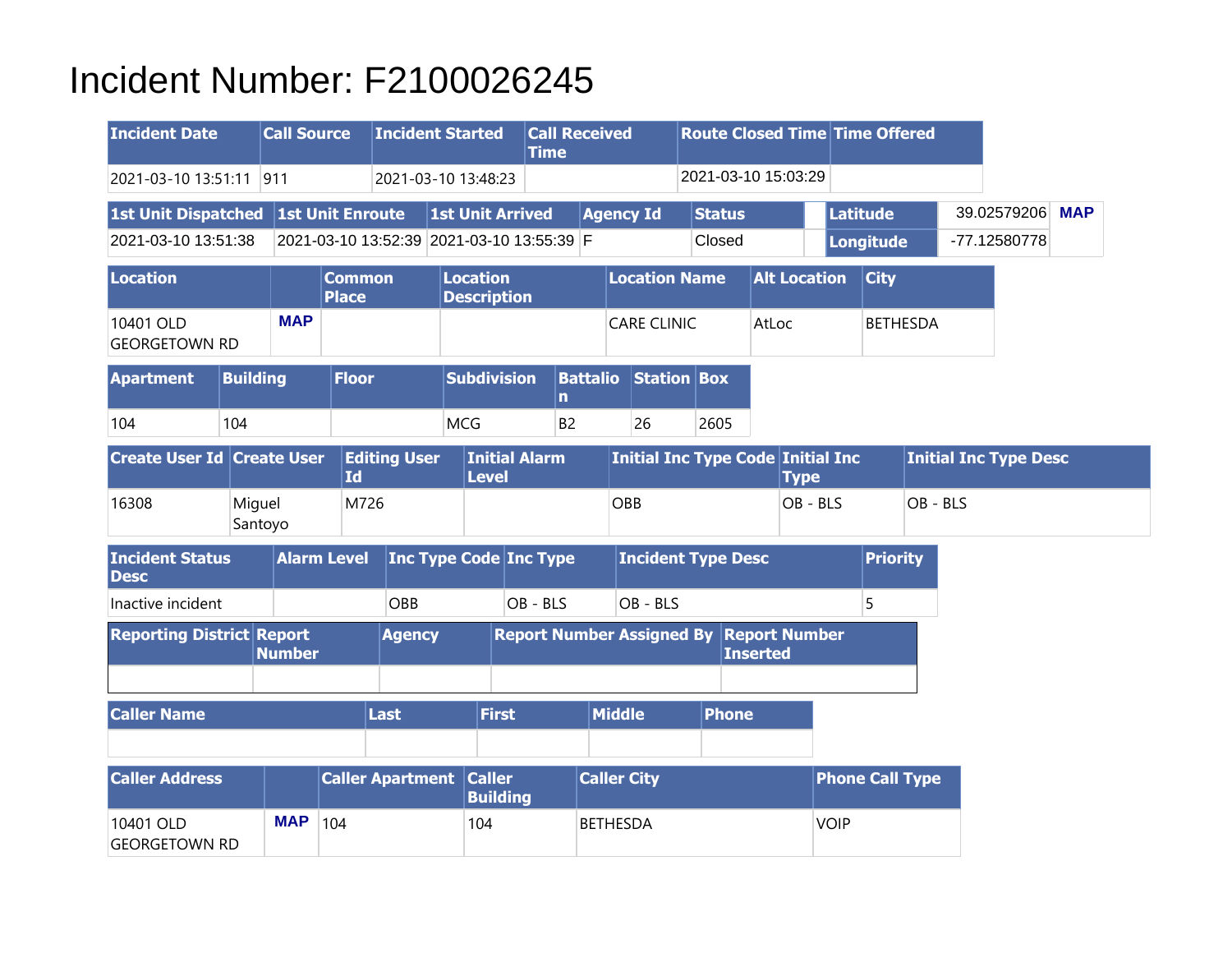|                    | <b>Primary Unit Agency</b> |      | <b>Primary Unit Primary Ofc Agency</b>                                                                                                                                                                                                                                                                                                                                                                                                                                                               | <b>Primary Ofc ID</b> | <b>Primary Ofc</b>                                                                                                                                |      |  |  |  |  |  |
|--------------------|----------------------------|------|------------------------------------------------------------------------------------------------------------------------------------------------------------------------------------------------------------------------------------------------------------------------------------------------------------------------------------------------------------------------------------------------------------------------------------------------------------------------------------------------------|-----------------------|---------------------------------------------------------------------------------------------------------------------------------------------------|------|--|--|--|--|--|
| F                  |                            | M726 | F.                                                                                                                                                                                                                                                                                                                                                                                                                                                                                                   | M726                  |                                                                                                                                                   | M726 |  |  |  |  |  |
| <b>Disposition</b> | <b>Disposition Desc</b>    |      | <b>All Comments</b>                                                                                                                                                                                                                                                                                                                                                                                                                                                                                  |                       |                                                                                                                                                   |      |  |  |  |  |  |
| <b>SVC</b>         | *SERVICE PROVIDED          |      | MISCARRIAGE)<br>37-YEAR-OLD, FEMALE, CONSCIOUS, BREATHING.<br>1. THIS IS NOT A REPORTED MISCARRIAGE OR STILLBIRTH.<br>2. SHE IS IN HER 2ND TRIMESTER.<br>3. SHE HAS NO ABDOMINAL PAIN.<br>4. THERE IS SOME BLEEDING, NOT SERIOUS.<br>5. SHE DOES NOT HAVE ANY HIGH RISK COMPLICATIONS.<br>6. THIS IS NOT A MULTIPLE BIRTH.<br>2021-03-10 13:51:11 SYSTEM: OB - BLS: OB - BLS[Agency/IRF]<br>2021-03-10 13:52:23 16308: COVID NO<br><b>COUGH/FEVER NO</b><br>2021-03-10 14:15:47 M726: 37 F (F/M726)] |                       | 2021-03-10 13:51:11 16308: PROBLEM: PT HAS COMPLICATIONS AFTER ABORTION<br>DISPATCH LEVEL: 24C01 (2ND TRIMESTER HEMORRHAGE/MISCARRIAGE/THREATENED |      |  |  |  |  |  |

Units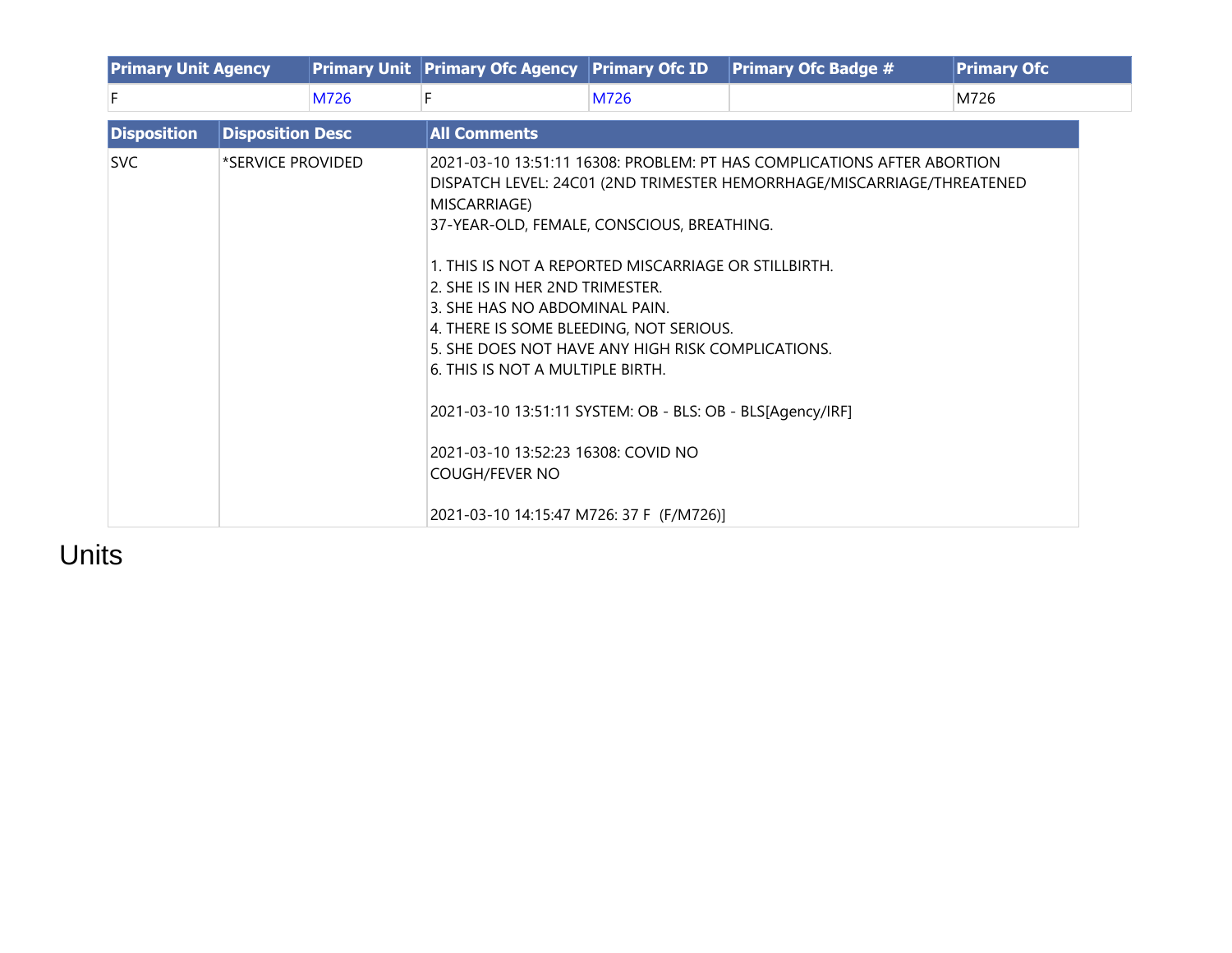| Unit 1 of 3                        |                                     |                     |                         |                 |                                            |                   |                          |
|------------------------------------|-------------------------------------|---------------------|-------------------------|-----------------|--------------------------------------------|-------------------|--------------------------|
| <b>Call</b><br><b>Sign</b><br>ECC7 | <b>Vehicle ID</b>                   | <b>Officer 1 ID</b> | Ofc 1 Badge Ofc 1       |                 | <b>Officer 2 ID</b>                        | Ofc 2 Badge Ofc 2 |                          |
|                                    | Trip #                              | <b>Disposition</b>  | <b>Disposition Desc</b> | <b>Status</b>   | <b>Primary Unit ? User ID</b>              |                   |                          |
|                                    |                                     |                     |                         | $\mathsf C$     | N                                          | mccuak01          |                          |
|                                    | <b>Received Time to:</b>            |                     |                         | Hangup Time to: |                                            |                   | <b>Create Time to:</b>   |
|                                    | <b>Dispatch 00:03:54</b>            |                     |                         | <b>Dispatch</b> |                                            |                   | <b>Dispatch 00:01:06</b> |
|                                    | <b>Enroute</b>                      |                     |                         | <b>Enroute</b>  |                                            | <b>Enroute</b>    |                          |
|                                    | <b>On Scene</b>                     |                     |                         | On Scene        |                                            | <b>On Scene</b>   |                          |
|                                    |                                     |                     |                         |                 |                                            |                   | <b>Cleared</b> 00:15:00  |
|                                    | <b>Dispatch Time to:</b>            |                     | <b>EnrouteTime to:</b>  |                 | <b>On Scene To Cleared</b>                 |                   |                          |
|                                    | <b>Enroute</b>                      |                     | On Scene                |                 | <b>Enroute Hospital To Arrive Hospital</b> |                   |                          |
|                                    | On Scene<br><b>Cleared</b> 00:13:54 |                     | <b>Cleared</b>          |                 | <b>Arrive Hospital To Cleared</b>          |                   |                          |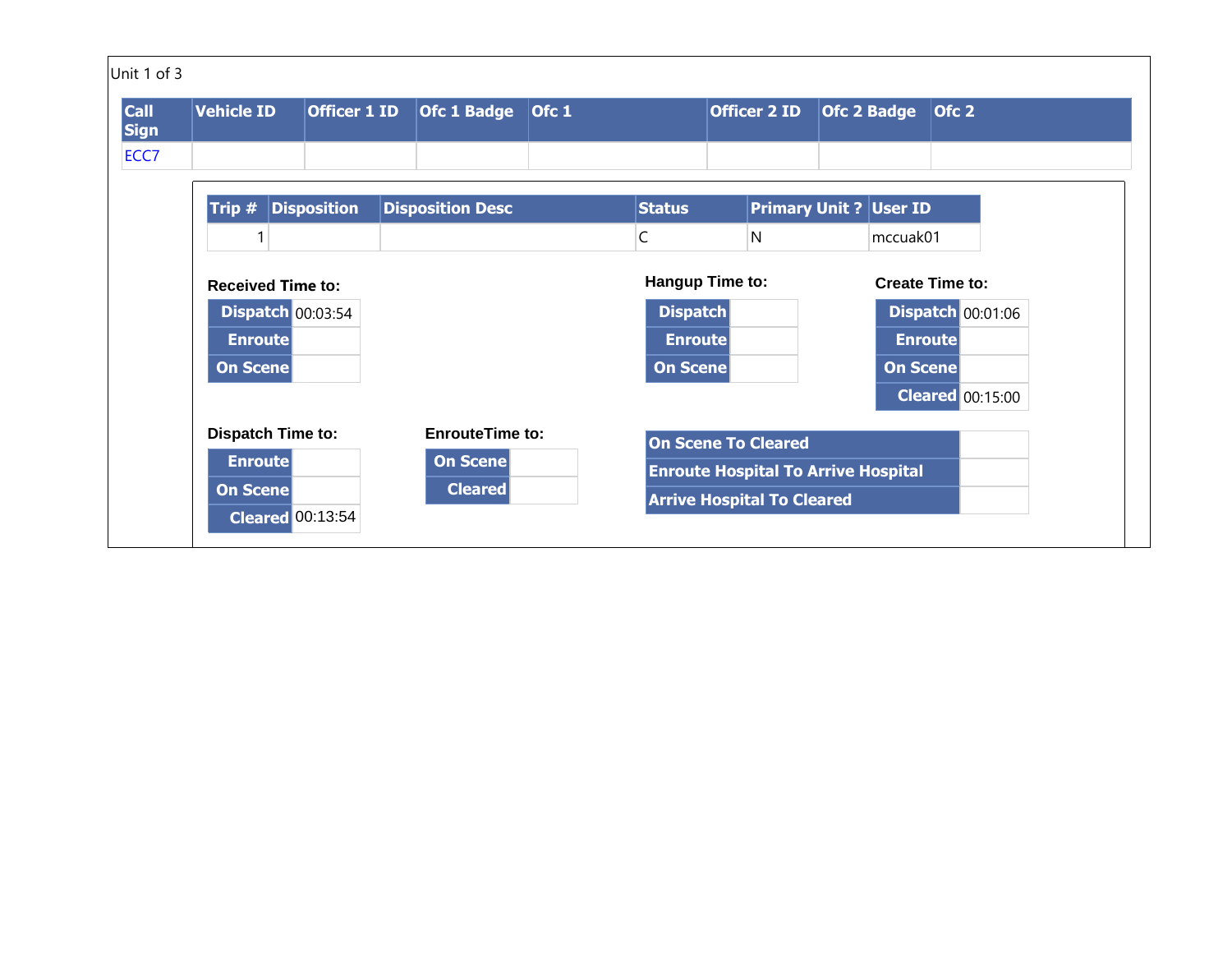| Unit 2 of 3                               |                                                       |                     |                                   |       |                                   |                                                                                 |                   |                |                          |
|-------------------------------------------|-------------------------------------------------------|---------------------|-----------------------------------|-------|-----------------------------------|---------------------------------------------------------------------------------|-------------------|----------------|--------------------------|
| <b>Call</b><br><b>Sign</b><br><b>FS26</b> | <b>Vehicle ID</b>                                     | <b>Officer 1 ID</b> | <b>Ofc 1 Badge</b>                | Ofc 1 |                                   | <b>Officer 2 ID</b>                                                             | Ofc 2 Badge Ofc 2 |                |                          |
|                                           | Trip #                                                | <b>Disposition</b>  | <b>Disposition Desc</b>           |       | <b>Status</b>                     | <b>Primary Unit ? User ID</b>                                                   |                   |                |                          |
|                                           |                                                       |                     |                                   |       | $\mathsf{C}$                      | $\mathsf{N}$                                                                    |                   | mccuak01       |                          |
|                                           | <b>Received Time to:</b>                              |                     |                                   |       |                                   | Hangup Time to:                                                                 |                   |                | <b>Create Time to:</b>   |
|                                           | <b>Dispatch 00:03:15</b><br><b>Enroute</b>            |                     |                                   |       | <b>Dispatch</b><br><b>Enroute</b> |                                                                                 |                   | <b>Enroute</b> | <b>Dispatch 00:00:27</b> |
|                                           | On Scene                                              |                     |                                   |       | On Scene                          |                                                                                 |                   | On Scene       |                          |
|                                           | <b>Dispatch Time to:</b>                              |                     | <b>EnrouteTime to:</b>            |       |                                   | <b>On Scene To Cleared</b>                                                      |                   |                | <b>Cleared</b> 00:00:37  |
|                                           | <b>Enroute</b><br>On Scene<br><b>Cleared</b> 00:00:10 |                     | <b>On Scene</b><br><b>Cleared</b> |       |                                   | <b>Enroute Hospital To Arrive Hospital</b><br><b>Arrive Hospital To Cleared</b> |                   |                |                          |
|                                           |                                                       |                     |                                   |       |                                   |                                                                                 |                   |                |                          |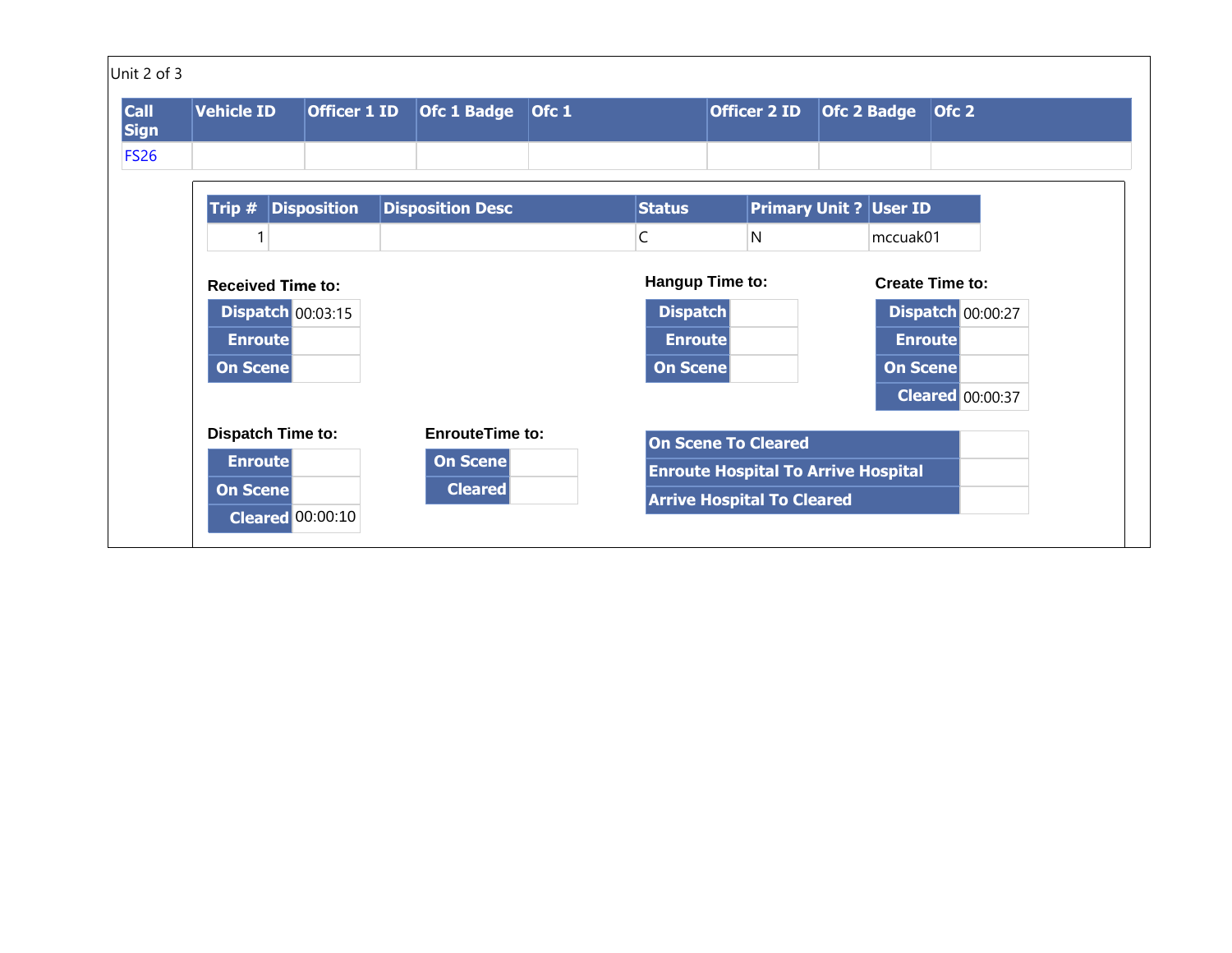| <b>Call</b><br><b>Sign</b> | <b>Vehicle ID</b>        | <b>Officer 1 ID</b> |  | <b>Ofc 1 Badge</b>       | Ofc 1 |                 | <b>Officer 2 ID</b>                        |  | <b>Ofc 2 Badge</b>     | Ofc 2                    |          |
|----------------------------|--------------------------|---------------------|--|--------------------------|-------|-----------------|--------------------------------------------|--|------------------------|--------------------------|----------|
| M726                       |                          | M726                |  |                          | M726  |                 |                                            |  |                        |                          |          |
|                            | Trip #                   | <b>Disposition</b>  |  | <b>Disposition Desc</b>  |       | <b>Status</b>   | <b>Primary Unit ? User ID</b>              |  |                        |                          |          |
|                            | <b>SVC</b>               |                     |  | *SERVICE PROVIDED        |       | $\mathsf{C}$    | Υ                                          |  | mccuak01               |                          |          |
|                            | <b>Received Time to:</b> |                     |  |                          |       |                 | Hangup Time to:                            |  | <b>Create Time to:</b> |                          |          |
|                            | <b>Dispatch 00:03:15</b> |                     |  |                          |       | <b>Dispatch</b> |                                            |  |                        | <b>Dispatch 00:00:27</b> |          |
|                            | <b>Enroute 00:04:16</b>  |                     |  |                          |       | <b>Enroute</b>  |                                            |  |                        | <b>Enroute 00:01:28</b>  |          |
|                            | <b>On Scene 00:07:16</b> |                     |  |                          |       | On Scene        |                                            |  |                        | <b>On Scene 00:04:28</b> |          |
|                            |                          |                     |  |                          |       |                 |                                            |  |                        | <b>Cleared</b> 01:12:18  |          |
|                            | <b>Dispatch Time to:</b> |                     |  | <b>EnrouteTime to:</b>   |       |                 | <b>On Scene To Cleared</b>                 |  |                        |                          | 01:07:50 |
|                            | <b>Enroute 00:01:01</b>  |                     |  | <b>On Scene 00:03:00</b> |       |                 | <b>Enroute Hospital To Arrive Hospital</b> |  |                        |                          | 00:11:38 |
|                            | <b>On Scene 00:04:01</b> |                     |  | <b>Cleared</b> 01:10:50  |       |                 | <b>Arrive Hospital To Cleared</b>          |  |                        |                          | 00:36:04 |

## People

| <b>Roles</b>          | <b>Last Name</b>  | <b>First Name</b>    | Middle Name Build |                        |                 |               | <b>Hair Color</b> | <b>Eye Color</b> | <b>Gender</b> |
|-----------------------|-------------------|----------------------|-------------------|------------------------|-----------------|---------------|-------------------|------------------|---------------|
| <b>INITIAL CALLER</b> |                   |                      |                   |                        |                 |               |                   |                  |               |
| <b>Phone</b>          | <b>Address</b>    |                      |                   | <b>City</b>            |                 |               | <b>Apartment</b>  |                  |               |
|                       | <b>RD</b>         | 10401 OLD GEORGETOWN |                   |                        | <b>BETHESDA</b> |               | 104               |                  |               |
| <b>Dr License</b>     | <b>License St</b> | <b>Contact</b>       |                   | <b>Primary Caller?</b> |                 | <b>Active</b> |                   |                  |               |
|                       |                   | Yes                  | Yes               |                        |                 | Yes           |                   |                  |               |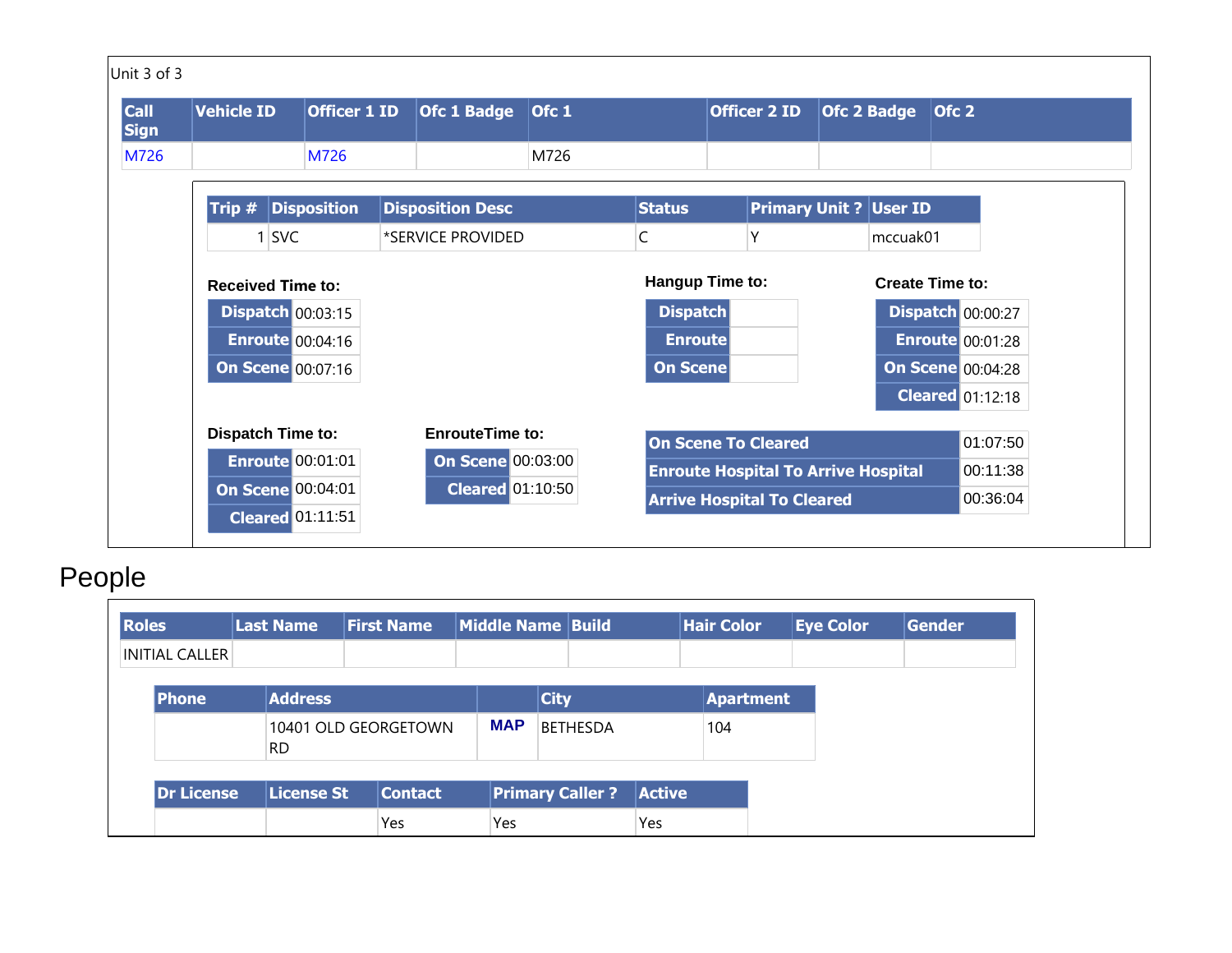## Vehicles

## **History**

| <b>Timestamp</b>           | <b>User ID Console/</b><br><b>Device ID</b> | <b>Transaction</b><br><b>Type</b> | <b>Transaction Description</b>                                                                                                                                                                                                                                                                                                                                                                                                                                 |
|----------------------------|---------------------------------------------|-----------------------------------|----------------------------------------------------------------------------------------------------------------------------------------------------------------------------------------------------------------------------------------------------------------------------------------------------------------------------------------------------------------------------------------------------------------------------------------------------------------|
| 2021-03-10 13:48:23 16308  | <b>CAD005</b>                               | CALL ASSOC                        | Call Associated:                                                                                                                                                                                                                                                                                                                                                                                                                                               |
| 2021-03-10 13:51:11 16308  | CAD005                                      | PREM/HAZ                          | Prem/Haz Check: MCFRS 26-09<br>10400 OLD GEORGETOWN RD                                                                                                                                                                                                                                                                                                                                                                                                         |
| 2021-03-10 13:51:11 16308  | CAD005                                      | <b>INC CREATE</b>                 | Incident Created: Location: 10401 OLD GEORGETOWN RD Latitude:<br>39.02579206 Longitude -77.12580778 City: BETHESDA Cross Streets:<br>ROCK SPRING DR / DEMOCRACY BLVD Incident Type: OBB Priority: 5                                                                                                                                                                                                                                                            |
| 2021-03-10 13:51:11 16308  | <b>CAD005</b>                               | PER INFO                          |                                                                                                                                                                                                                                                                                                                                                                                                                                                                |
| 2021-03-10 13:51:11 16308  | <b>CAD005</b>                               | <b>CMNTS</b>                      | Comments: PROBLEM: PT HAS COMPLICATIONS AFTER ABORTION<br>DISPATCH LEVEL: 24C01 (2ND TRIMESTER<br>HEMORRHAGE/MISCARRIAGE/THREATENED MISCARRIAGE)<br>37-YEAR-OLD, FEMALE, CONSCIOUS, BREATHING.<br>1. THIS IS NOT A REPORTED MISCARRIAGE OR STILLBIRTH.<br>2. SHE IS IN HER 2ND TRIMESTER.<br>3. SHE HAS NO ABDOMINAL PAIN.<br>4. THERE IS SOME BLEEDING, NOT SERIOUS.<br>5. SHE DOES NOT HAVE ANY HIGH RISK COMPLICATIONS.<br>6. THIS IS NOT A MULTIPLE BIRTH. |
| 2021-03-10 13:51:11 SYSTEM | SystemDevice                                | <b>RESP MSG</b>                   | Response Message: OB - BLS: OB - BLS[Agency/IRF]                                                                                                                                                                                                                                                                                                                                                                                                               |
| 2021-03-10 13:51:11 16308  | <b>CAD005</b>                               | <b>INC CREATE</b>                 | Jurisdiction: Area: B2, Beat: 2605, Sector: 26                                                                                                                                                                                                                                                                                                                                                                                                                 |
| 2021-03-10 13:51:13 16308  | <b>CAD005</b>                               | <b>NOTIF</b>                      | Notification Associated:<br><b>INCIDENT DETAILS</b><br>LOCATION:<br>Location: 10401 OLD GEORGETOWN RD<br>Loc Name: CARE CLINIC<br>City: BETHESDA<br>Apt/Unit: 104<br>Zip Code: 20814                                                                                                                                                                                                                                                                           |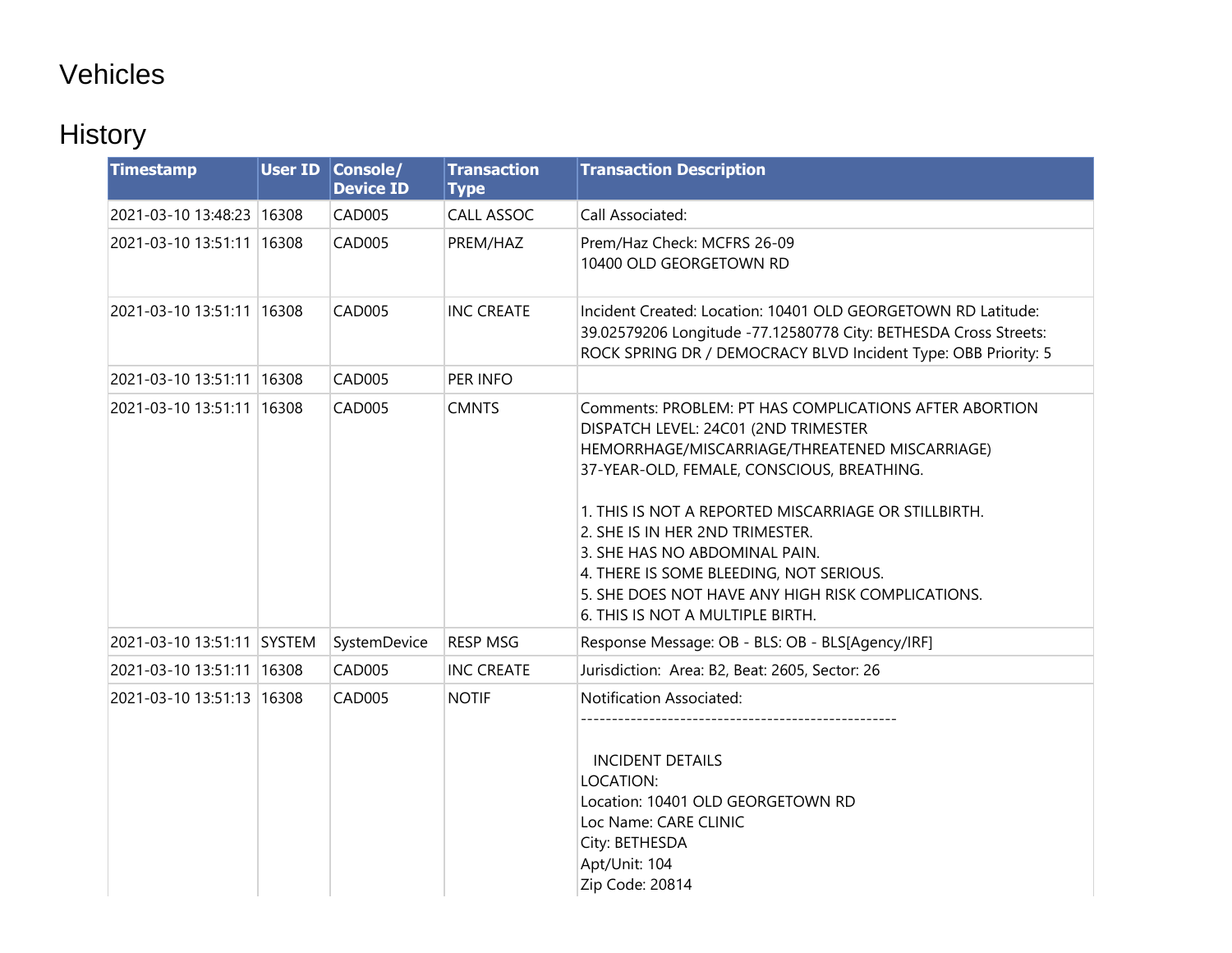|                                    |   |            | Area: B2<br>Sector: 26<br>Beat: 2605<br>Map Book:<br>INCIDENT:<br>Inc #: 00026245<br>Inc #: F2100026245<br>Priority: 5<br>Inc Type: OB - BLS<br>Created: 1:51:11 PM 3/10/2021<br>UNITS DISPATCHED:<br><b>COMMENTS:</b><br>PROBLEM: PT HAS COMPLICATIONS AFTER ABORTION<br>DISPATCH LEVEL: 24C01 (2ND TRIMESTER                                                                                                                                                                   |
|------------------------------------|---|------------|----------------------------------------------------------------------------------------------------------------------------------------------------------------------------------------------------------------------------------------------------------------------------------------------------------------------------------------------------------------------------------------------------------------------------------------------------------------------------------|
|                                    |   |            | HEMORRHAGE/MISCARRIAGE/THREATENED MISCARRIAGE)<br>37-YEAR-OLD, FEMALE, CONSCIOUS, BREATHING.<br>1. THIS IS NOT A REPORTED MISCARRIAGE OR STILLBIRTH.<br>2. SHE IS IN HER 2ND TRIMESTER.<br>3. SHE HAS NO ABDOMINAL PAIN.<br>4. THERE IS SOME BLEEDING, NOT SERIOUS.<br>5. SHE DOES NOT HAVE ANY HIGH RISK COMPLICATIONS.<br>6. THIS IS NOT A MULTIPLE BIRTH.<br>OB - BLS: OB - BLSBLS[Agency/IRF]<br>PREMISE HAZARD:<br><b>TYPE</b><br><b>TITLE</b><br> Inner/Outer PROX ADDRESS |
| 2021-03-10 13:51:20 mccuak0 CAD066 | 1 | <b>REC</b> | PREPLAN   MCFRS 26-09<br> 500/1000<br>PREPLAN   10400 OLD GEORGETOWN 500/1000<br> 10400 OLD<br>GEORGETOWN RD, BETHESDA<br>Fixed: [XT] M726; [ECC] ECC; [FS] FS26#[XT] M723, A741B, M741; [BLS]<br>PE726, PE720, AT751                                                                                                                                                                                                                                                            |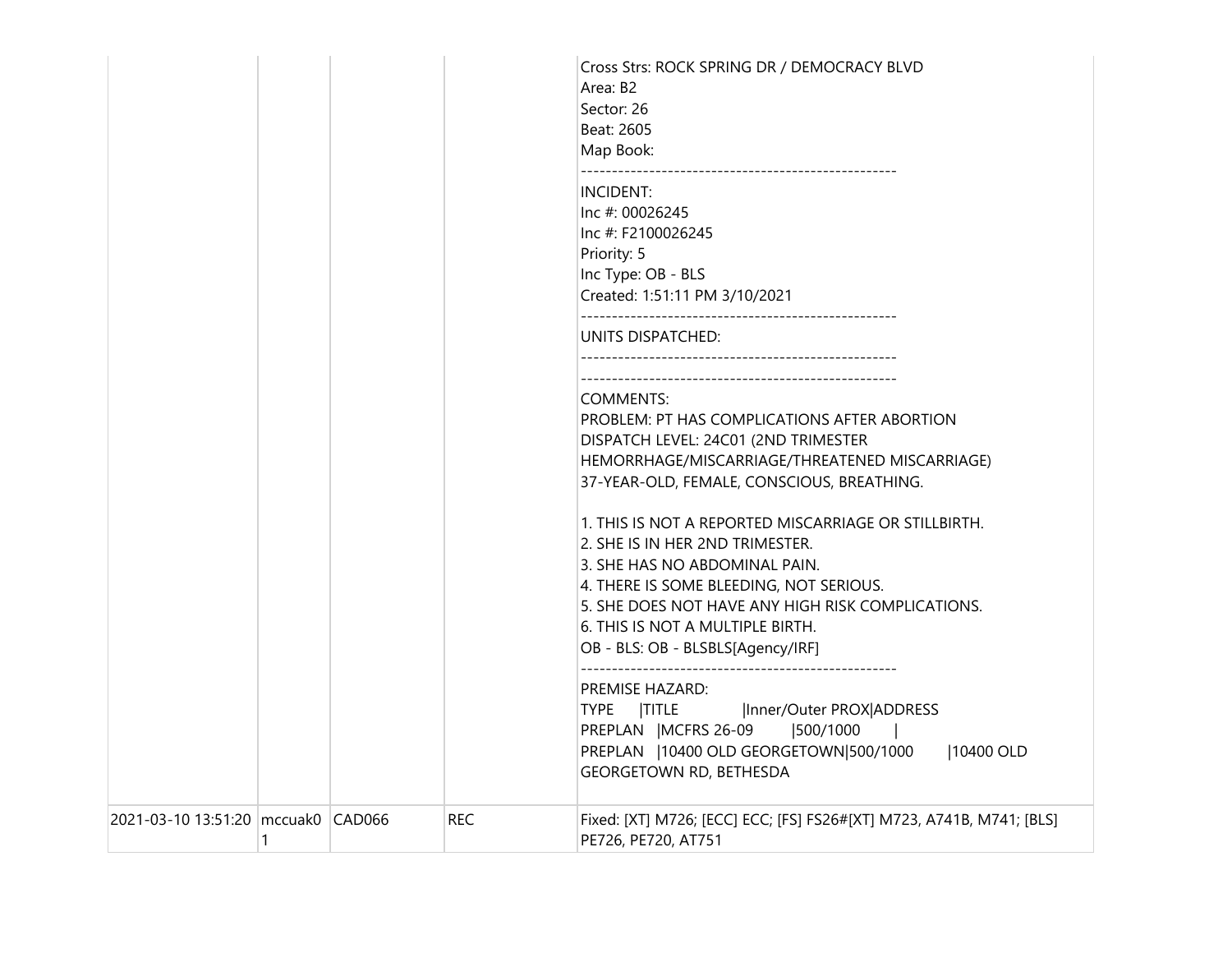| <b>Timestamp</b>                   |   | <b>User ID Console/</b><br><b>Device ID</b> | <b>Transaction</b><br><b>Type</b> | <b>Transaction Description</b>                                                                                                                                                                                          |
|------------------------------------|---|---------------------------------------------|-----------------------------------|-------------------------------------------------------------------------------------------------------------------------------------------------------------------------------------------------------------------------|
| 2021-03-10 13:51:21 mccuak0 CAD066 |   |                                             | <b>REC</b>                        | Preferred: [XT] M726 (2:57); [ECC] ECC (---); [FS] FS26 (---)#[XT] M723<br>(5:57), A741B (6:12), M741 (6:12); [BLS] PE726 (2:57), PE720 (4:10), AT751<br>(4:34)                                                         |
| 2021-03-10 13:51:38 mccuak0 CAD066 |   |                                             | <b>DPTCH</b>                      | Dispatch: F/M726                                                                                                                                                                                                        |
| 2021-03-10 13:51:38 mccuak0 CAD066 |   |                                             | PRIM UNIT                         | Primary Unit: Primary:: F/M726 (NULL)                                                                                                                                                                                   |
| 2021-03-10 13:51:38 mccuak0 CAD066 |   |                                             | <b>UNIT STAT</b>                  | Unit Status: NoNeedDisplay: False, UnitStatusChange: DSP (AIQ)                                                                                                                                                          |
| 2021-03-10 13:51:38 mccuak0 CAD066 |   |                                             | <b>UNIT MGMT</b>                  | Unit Location: Apartment:: 104, Building:: 104, City:: BETHESDA, Loc<br>Name:: CARE CLINIC, Location:: 10401 OLD GEORGETOWN RD,<br>Subdivision:: MCG, Zip Code:: 20814                                                  |
| 2021-03-10 13:51:38 mccuak0 CAD066 |   |                                             | <b>DPTCH</b>                      | Dispatch: AlarmLevel: 0, AssignedUnitsWithOfficers: F/M726 (Officers:<br>F/M726), DispatchedTime: 2021-03-10 13:51:38                                                                                                   |
| 2021-03-10 13:51:38 mccuak0 CAD066 |   |                                             | <b>INC STAT</b>                   | Incident Status: IncStatName: Active (Pending)                                                                                                                                                                          |
| 2021-03-10 13:51:38 mccuak0 CAD066 |   |                                             | <b>DPTCH</b>                      | Dispatch: F/FS26                                                                                                                                                                                                        |
| 2021-03-10 13:51:38 mccuak0 CAD066 |   |                                             | <b>UNIT STAT</b>                  | Unit Status: NoNeedDisplay: False, UnitStatusChange: DSP (AIQ)                                                                                                                                                          |
| 2021-03-10 13:51:38 mccuak0 CAD066 | 1 |                                             | <b>UNIT MGMT</b>                  | Unit Location: Apartment: : 104, Building: : 104, City: : BETHESDA, Loc<br>Name:: CARE CLINIC, Location:: 10401 OLD GEORGETOWN RD,<br>Subdivision:: MCG, Zip Code:: 20814                                               |
| 2021-03-10 13:51:38 mccuak0        | 1 | CAD066                                      | <b>DPTCH</b>                      | Dispatch: AlarmLevel: 0, AssignedUnitsWithOfficers: F/FS26,<br>DispatchedTime: 2021-03-10 13:51:38                                                                                                                      |
| 2021-03-10 13:51:48 mccuak0 CAD066 |   |                                             | <b>FREE UNIT</b>                  | Unit Freed: F/FS26                                                                                                                                                                                                      |
| 2021-03-10 13:51:48 mccuak0 CAD066 |   |                                             | <b>UNIT STAT</b>                  | Unit Status: UnitStatusChange: AIQ (DSP)                                                                                                                                                                                |
| 2021-03-10 13:51:48 mccuak0 CAD066 | 1 |                                             | <b>UNIT MGMT</b>                  | Unit Location: Apartment:: NULL (104), Building:: NULL (104), City:: NULL<br>(BETHESDA), Loc Name:: NULL (CARE CLINIC), Location:: NULL (10401 OLD<br>GEORGETOWN RD), Subdivision:: NULL (MCG), Zip Code:: NULL (20814) |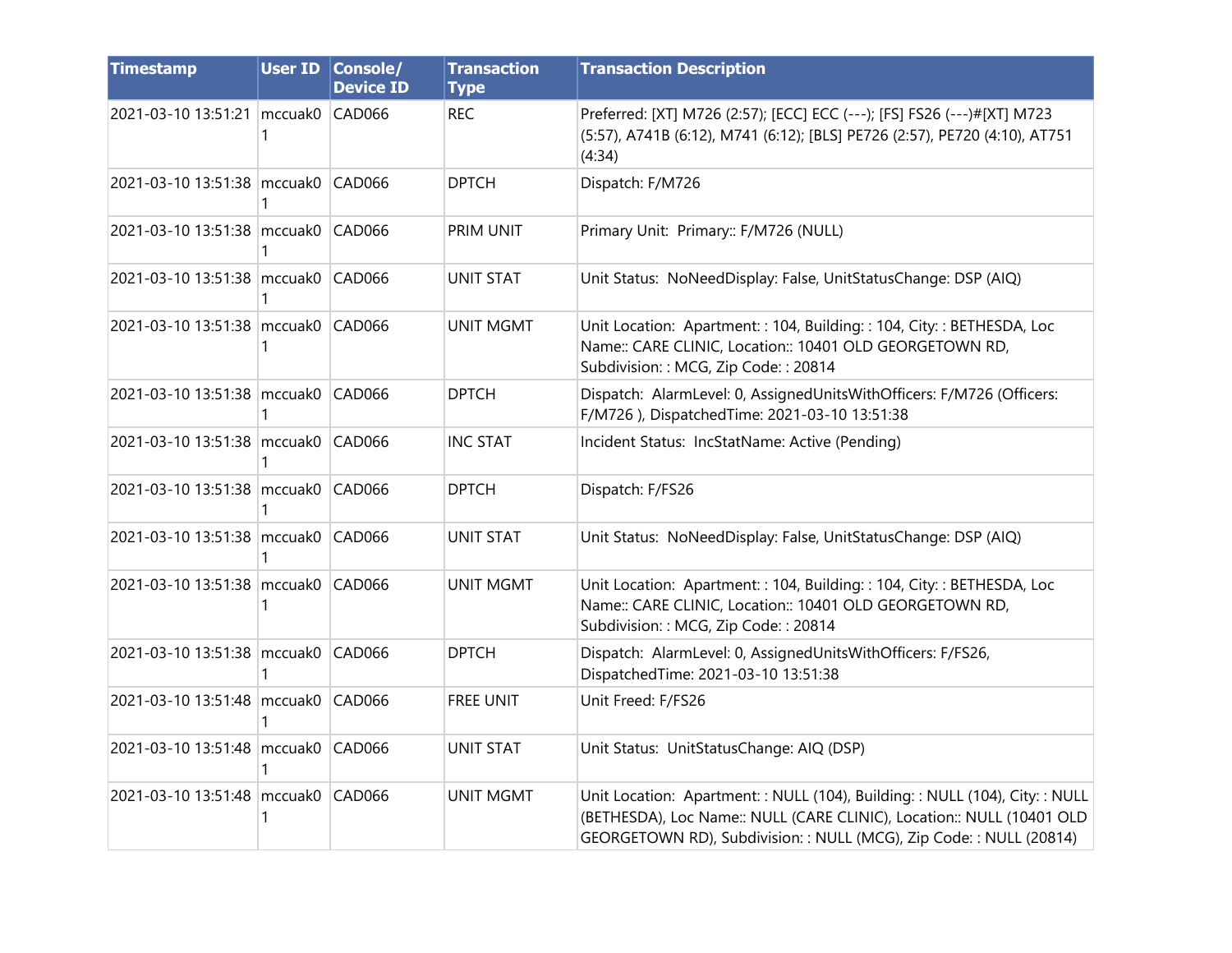| <b>Timestamp</b>                       | <b>User ID Console/</b><br><b>Device ID</b> | <b>Transaction</b><br><b>Type</b> | <b>Transaction Description</b>                                                                                                                                                                                          |
|----------------------------------------|---------------------------------------------|-----------------------------------|-------------------------------------------------------------------------------------------------------------------------------------------------------------------------------------------------------------------------|
| 2021-03-10 13:52:14   mccuak0   CAD066 |                                             | <b>REC</b>                        | Fixed: [ECC] ECC7; [FS] FS26#[XT] M723, A741B, M741; [BLS] PE726, PE720,<br>AT751                                                                                                                                       |
| 2021-03-10 13:52:15 mccuak0 CAD066     |                                             | <b>REC</b>                        | Preferred: [ECC] ECC7 (---); [FS] FS26 (---)#[XT] M723 (5:57), A741B (6:12),<br>M741 (6:12); [BLS] PE726 (2:57), PE720 (4:10), AT751 (4:34)                                                                             |
| 2021-03-10 13:52:17 mccuak0 CAD066     |                                             | <b>DPTCH</b>                      | Dispatch: F/ECC7                                                                                                                                                                                                        |
| 2021-03-10 13:52:17   mccuak0 CAD066   |                                             | <b>UNIT STAT</b>                  | Unit Status: NoNeedDisplay: False, UnitStatusChange: DSP (AIQ)                                                                                                                                                          |
| 2021-03-10 13:52:17 mccuak0 CAD066     |                                             | <b>UNIT MGMT</b>                  | Unit Location: Apartment:: 104, Building:: 104, City:: BETHESDA, Loc<br>Name:: CARE CLINIC, Location:: 10401 OLD GEORGETOWN RD,<br>Subdivision: : MCG, Zip Code: : 20814                                                |
| 2021-03-10 13:52:17 mccuak0            | CAD066                                      | <b>DPTCH</b>                      | Dispatch: AlarmLevel: 0, AssignedUnitsWithOfficers: F/ECC7,<br>DispatchedTime: 2021-03-10 13:52:17                                                                                                                      |
| 2021-03-10 13:52:23 16308              | <b>CAD005</b>                               | <b>CMNTS</b>                      | Comments: COVID NO<br>COUGH/FEVER NO                                                                                                                                                                                    |
| 2021-03-10 13:52:39 M726               | FM0225                                      | <b>UNIT STAT</b>                  | Unit Status: Submitted:: 2021-03-10 13:52:38, UnitStatusChange: ENR<br>(DSP)                                                                                                                                            |
| 2021-03-10 13:55:18 SYSTEM             | SystemDevice                                | <b>TIMEOUT</b>                    | Unit Timeout:                                                                                                                                                                                                           |
| 2021-03-10 13:55:30 mccuak0            | <b>CAD066</b>                               | <b>TIMEOUT</b>                    | Unit Timeout Reset: Timeout Value:: Disabled                                                                                                                                                                            |
| 2021-03-10 13:55:39 M726               | FM0225                                      | <b>UNIT STAT</b>                  | Unit Status: Submitted: 2021-03-10 13:55:38, UnitStatusChange: ONS<br>(ENR)                                                                                                                                             |
| 2021-03-10 14:01:36 mccuak0 CAD066     |                                             | <b>TIMEOUT</b>                    | Unit Timeout Reset: Timeout Value:: Disabled                                                                                                                                                                            |
| 2021-03-10 14:04:32 mccuak0 CAD066     |                                             | <b>TIMEOUT</b>                    | Unit Timeout Reset: Timeout Value: Disabled                                                                                                                                                                             |
| 2021-03-10 14:06:11 schipd             | <b>CAD067</b>                               | <b>FREE UNIT</b>                  | Unit Freed: F/ECC7                                                                                                                                                                                                      |
| 2021-03-10 14:06:11 schipd             | <b>CAD067</b>                               | <b>UNIT STAT</b>                  | Unit Status: UnitStatusChange: AIQ (DSP)                                                                                                                                                                                |
| 2021-03-10 14:06:11 schipd             | <b>CAD067</b>                               | <b>UNIT MGMT</b>                  | Unit Location: Apartment:: NULL (104), Building:: NULL (104), City:: NULL<br>(BETHESDA), Loc Name:: NULL (CARE CLINIC), Location:: NULL (10401 OLD<br>GEORGETOWN RD), Subdivision:: NULL (MCG), Zip Code:: NULL (20814) |
| 2021-03-10 14:15:39 SYSTEM             | SystemDevice                                | <b>TIMEOUT</b>                    | Unit Timeout:                                                                                                                                                                                                           |